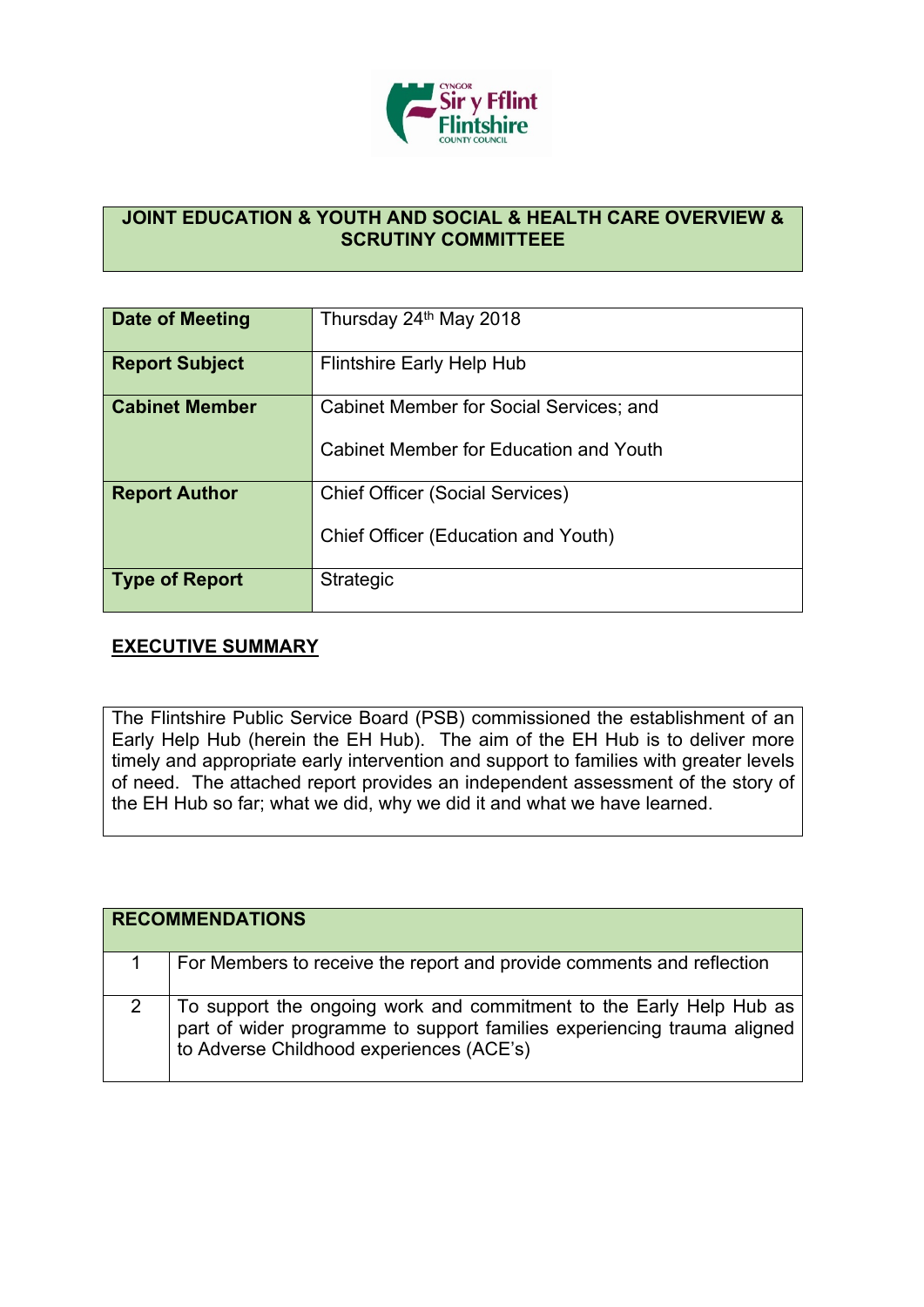## **REPORT DETAILS**

| 1.00 | <b>EXPLAINING THE RECOMMENDATIONS</b>                                                                                                                                                                                                                                                                                                                                                                                                                                                                                                                                        |
|------|------------------------------------------------------------------------------------------------------------------------------------------------------------------------------------------------------------------------------------------------------------------------------------------------------------------------------------------------------------------------------------------------------------------------------------------------------------------------------------------------------------------------------------------------------------------------------|
| 1.01 | The development of the EH Hub can be summarised into 3 distinct<br>phases:                                                                                                                                                                                                                                                                                                                                                                                                                                                                                                   |
| 1.02 | Phase 1. Design<br>A proposed model for the EH Hub was developed collaboratively across<br>agencies. The model brings together resources to target support to<br>families in most need. Existing resources have been complimented by<br>capacity secured through the<br>alignment of services<br>additional<br>commissioned through Families First.                                                                                                                                                                                                                          |
| 1.03 | Phase 2. Soft Launch                                                                                                                                                                                                                                                                                                                                                                                                                                                                                                                                                         |
|      | Over the summer 2017 the EH Hub undertook a 'soft launch' to test<br>proposed procedures and joint working arrangements. From mid July<br>2017 all families with two or more adverse childhood experiences (ACEs)<br>and whose needs would not be otherwise be met through statutory<br>Children's Services, were offered bespoke information, guidance and<br>support. A review of the soft launch was undertaken which identified<br>positive outcomes as well as process that have now been refined and<br>strengthened to form the final operating model for the EH Hub. |
| 1.04 | Phase 3. Implementation                                                                                                                                                                                                                                                                                                                                                                                                                                                                                                                                                      |
|      | There has been a phased approach to the implementation of the EH Hub.<br>Since November 2017 the EH Hub has accepted direct referrals from<br>partner agencies and professionals. The final phase will be on the 8 June<br>2018 when the Children's Commissioner for Wales will support the public<br>launch of the EH Hub. This will earmark the expansion of the EH Hub to<br>provide direct public access to support for families experiencing 2 or more<br>ACE's.                                                                                                        |
| 1.05 | The Early Help Hub is a success in terms of offering families advice and<br>assistance when prior to the Early Help Hub the referrals would not have<br>been actioned and there was a high risk of a repeat referral back into<br>Children's Services with more complex need being defined.                                                                                                                                                                                                                                                                                  |
| 1.06 | Currently, approximately 94% of cases considered by the EH Hub come as<br>referrals to the Children's Services Front Door, rather than as a direct<br>referral to the EH Hub. In the period July 2017- January 2018, the EH Hub<br>has considered 535 referrals (an average of 76 per month)                                                                                                                                                                                                                                                                                 |
| 1.07 | Of these 535 families:                                                                                                                                                                                                                                                                                                                                                                                                                                                                                                                                                       |
|      | 80 families have been offered information                                                                                                                                                                                                                                                                                                                                                                                                                                                                                                                                    |
|      | 274 families have been offered advice and support from a single agency<br>$\bullet$                                                                                                                                                                                                                                                                                                                                                                                                                                                                                          |
|      | 100 families have been offered key worker support to intervene and<br>coordinate multiagency inputs                                                                                                                                                                                                                                                                                                                                                                                                                                                                          |
|      | • 5 families are having a safeguarding response                                                                                                                                                                                                                                                                                                                                                                                                                                                                                                                              |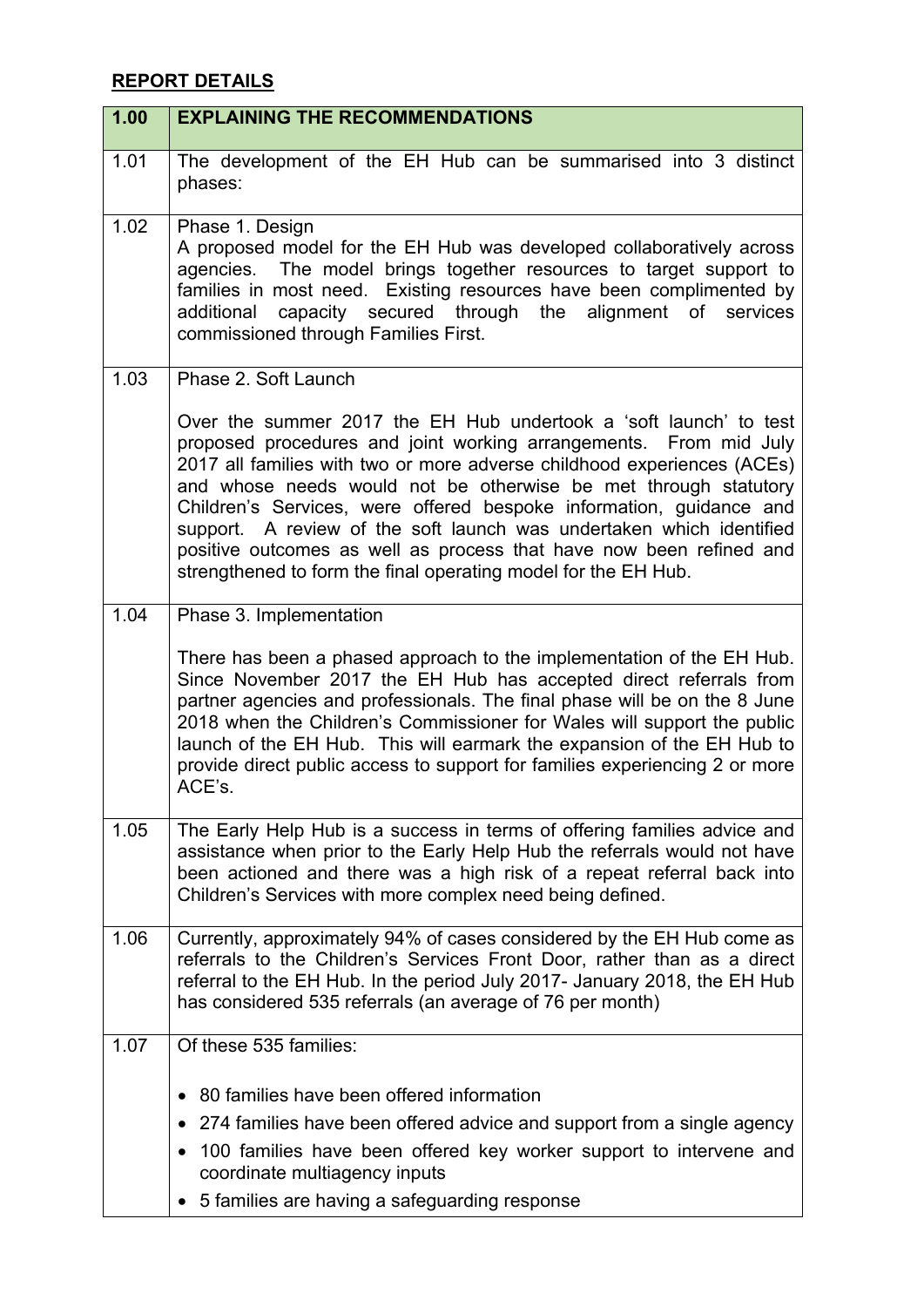|      | with the remaining 76 families in process at the point of data collection (i.e.<br>information-gathering and decision-making processes were in progress)                                                                                                                                                                                                                                                                                                                                                                                                                                                                                                                                                                                                                                                                                                                                                                                                                                                                                                                                                                                                                                                                                                                                                                                                                                                                                                                                                                                                                                                                                                            |
|------|---------------------------------------------------------------------------------------------------------------------------------------------------------------------------------------------------------------------------------------------------------------------------------------------------------------------------------------------------------------------------------------------------------------------------------------------------------------------------------------------------------------------------------------------------------------------------------------------------------------------------------------------------------------------------------------------------------------------------------------------------------------------------------------------------------------------------------------------------------------------------------------------------------------------------------------------------------------------------------------------------------------------------------------------------------------------------------------------------------------------------------------------------------------------------------------------------------------------------------------------------------------------------------------------------------------------------------------------------------------------------------------------------------------------------------------------------------------------------------------------------------------------------------------------------------------------------------------------------------------------------------------------------------------------|
| 1.08 | As with any new initiative there have been challenges in developing and<br>implementing the EH Hub which have included:<br>• Staff capacity<br>• Establishing a dedicated budget for staff to be co-located in the EH Hub<br>on an ongoing basis<br>Senior management commitment not always translating into middle<br>$\bullet$<br>management operationalisation<br>Different understanding or roles and services aligned to the EH Hub<br>$\bullet$<br>• The time it takes for some EH Hub members to gather information<br>• While all families have had an offer of support, sometimes this has<br>taken longer than expected                                                                                                                                                                                                                                                                                                                                                                                                                                                                                                                                                                                                                                                                                                                                                                                                                                                                                                                                                                                                                                   |
| 1.09 | Positively action has been taken during the course of the project to<br>respond and manage these challenges. The soft launch was a key<br>component in this function.                                                                                                                                                                                                                                                                                                                                                                                                                                                                                                                                                                                                                                                                                                                                                                                                                                                                                                                                                                                                                                                                                                                                                                                                                                                                                                                                                                                                                                                                                               |
| 1.10 | What is evident is that success of the establishment and delivery of the<br>Hub has been driven by:<br>Senior leaders with a strong commitment;<br>A strongly committed group of people across the multiagency<br>$\bullet$<br>partnership- where the voluntary and community sector sits as an<br>equal partner with statutory colleagues- who persevered, while<br>managing existing workloads, because of a shared drive and belief in<br>wanting to help improve the life chances and wellbeing of Flintshire<br>children, young people and families more vulnerable to escalating<br>problems and to help reduce demand in the medium to longer term on<br>public services;<br>Excellent multiagency governance arrangements chaired by senior<br>officers from within the North Wales Police that, together with strategic<br>advisory and project support capacity made available through the<br>Flintshire Public Service Board, helped support excellent partnership<br>working and ensured there was a focus on delivery;<br>Co-location and high-quality information sharing processes, with<br>٠<br>effective enabling infrastructure such as a common information<br>management system and bespoke WASPI;<br>The foresight of relevant senior officers that lead and govern the local<br>٠<br>Families First programme to help nurture Early Help Hub development<br>and progressively embed the Families First programme within the<br>Early Help Hub which benefits families with evidence of two or more<br>ACEs (and the Early Help Hub and the Families First programme); and<br>Wider workforce communications and awareness raising activities. |

<u> 1989 - Johann Stoff, deutscher Stoffen und der Stoffen und der Stoffen und der Stoffen und der Stoffen und der</u>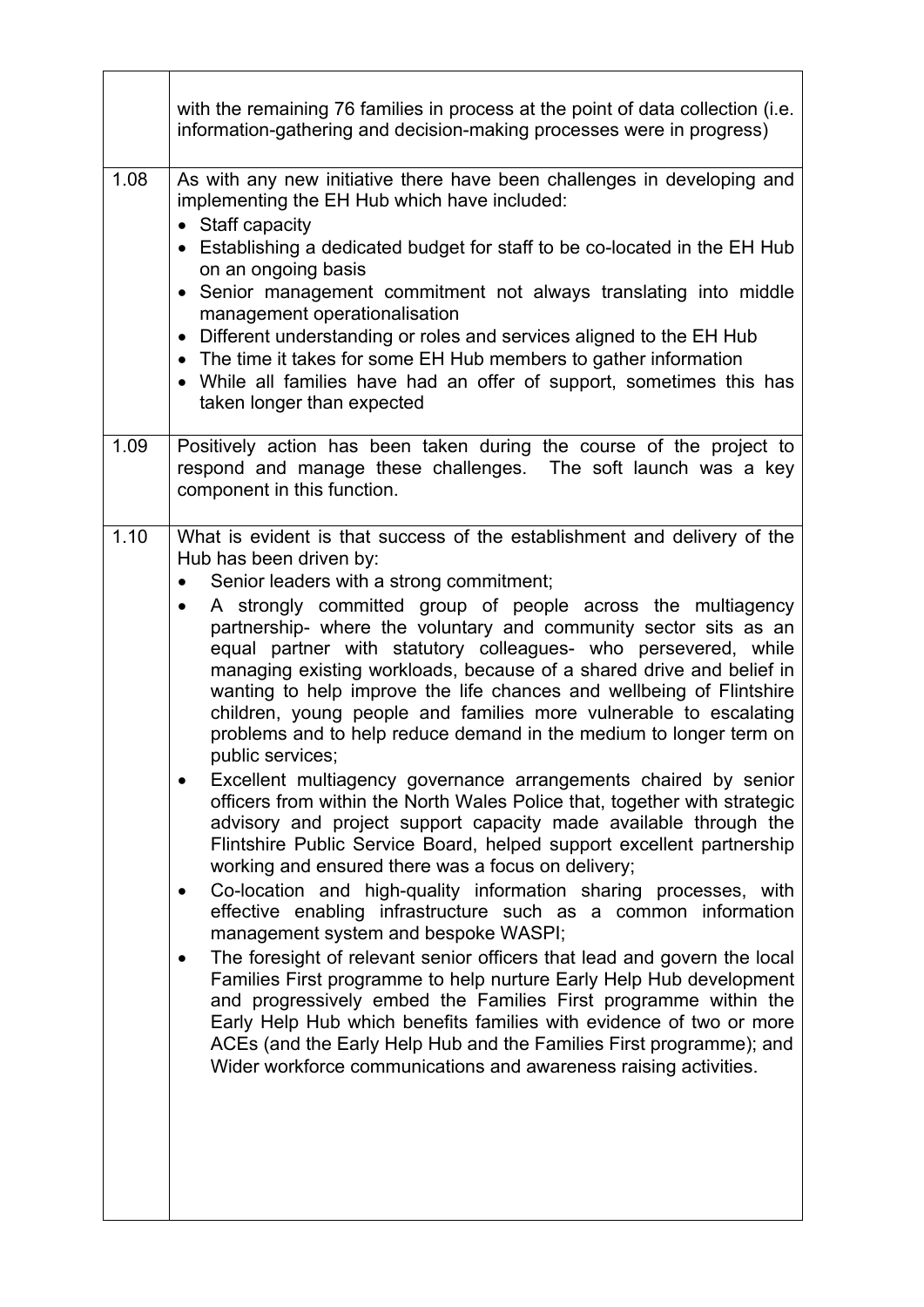| 1.11 | What have been impacts of the Early Help Hub so far?                                                                                                                                                                                                                                                                                                                                                                                                                                                                                                                                                                                                                                                                                                                                                                                                                                                                                                                                                                                                                                                                                                                                                                                                                                                                                                                                                                                                                                                                    |
|------|-------------------------------------------------------------------------------------------------------------------------------------------------------------------------------------------------------------------------------------------------------------------------------------------------------------------------------------------------------------------------------------------------------------------------------------------------------------------------------------------------------------------------------------------------------------------------------------------------------------------------------------------------------------------------------------------------------------------------------------------------------------------------------------------------------------------------------------------------------------------------------------------------------------------------------------------------------------------------------------------------------------------------------------------------------------------------------------------------------------------------------------------------------------------------------------------------------------------------------------------------------------------------------------------------------------------------------------------------------------------------------------------------------------------------------------------------------------------------------------------------------------------------|
| 1.12 | The independent assessment of the Early Help Hub identifies that<br>objectives for reduced demand on high cost public services and improved<br>outcomes such as reduced crime and antisocial behaviour, better health,<br>educational attainment, financial literacy and more secure tenancies would<br>not be expected to have occurred within just over nine months from the<br>first operationalisation of the EH Hub. Nonetheless, interviews with staff<br>provided a strong view that these objectives are already starting to be met<br>to varying degrees with:                                                                                                                                                                                                                                                                                                                                                                                                                                                                                                                                                                                                                                                                                                                                                                                                                                                                                                                                                 |
|      | Greater ability to identify potential vulnerability, enabling<br>more<br>$\bullet$<br>preventative action to be taken, dealing with problems before these<br>become entrenched and building family wellbeing and resilience.<br>Closer partnership working, clearer accountability and less duplication<br>$\bullet$<br>of effort (fully met in relation to closer partnership working, but too<br>early yet to indicate with respect to clearer accountability and reduced<br>duplication of effort.)<br>Where better information-sharing within the EH Hub identifies potential<br>$\bullet$<br>safeguarding concerns, these are actioned in line with relevant<br>procedures. (fully met)<br>Better quality referrals to Children's Services as measured by reduced<br>$\bullet$<br>child protection referrals and fewer NFAs (no further action) by<br>Children's Services and NW Police (partly met with some excellent<br>work being spearheaded by the Community and Enterprise EH Hub<br>member to help her Housing Solutions colleagues consider whether a<br>referral is for the EH Hub or statutory Children's Services and the start<br>of direct EH Hub referrals from police officers and PCSOs as a result<br>of the excellent work of the North Wales Police EH Hub member)<br>There are signs the EH Hub is contributing to reduced NFAs (down to<br>$\bullet$<br>34% for October-December 2017) and early and tentative signs that<br>the EHH is contributing to reduced re-referrals of cases to the |
|      | <b>Children's Services Front Door.</b>                                                                                                                                                                                                                                                                                                                                                                                                                                                                                                                                                                                                                                                                                                                                                                                                                                                                                                                                                                                                                                                                                                                                                                                                                                                                                                                                                                                                                                                                                  |
| 1.13 | Now the EH Hub is established the intention is for agencies to continue to<br>work together, through the Strategic Group, to provide a co-ordinated, and<br>complimentary, approach to responding to the wider ACE agenda to<br>support vulnerable families.                                                                                                                                                                                                                                                                                                                                                                                                                                                                                                                                                                                                                                                                                                                                                                                                                                                                                                                                                                                                                                                                                                                                                                                                                                                            |

| 2.00 | <b>RESOURCE IMPLICATIONS</b>                                                                                                                                                                                                                                                                                  |
|------|---------------------------------------------------------------------------------------------------------------------------------------------------------------------------------------------------------------------------------------------------------------------------------------------------------------|
| 2.01 | Currently all resource implications are being met through existing service<br>budgets across agencies. However, without the support of the Family First<br>Board and the willingness of Welsh Government to agree to the<br>expenditure for projects the Early Help Hub would not have been as<br>successful. |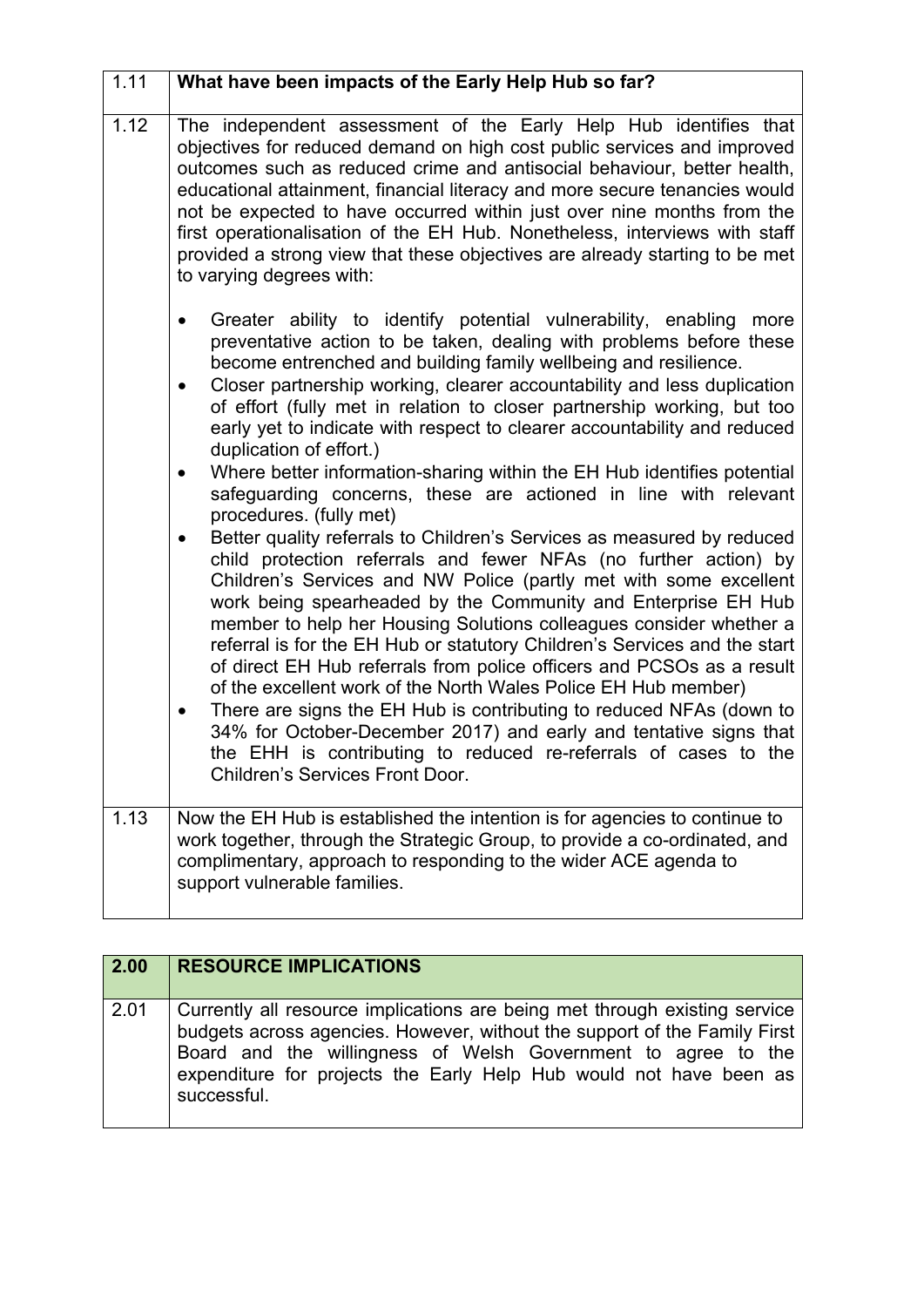| 3.00 | <b>CONSULTATIONS REQUIRED / CARRIED OUT</b>                                                                                                                                                                                      |
|------|----------------------------------------------------------------------------------------------------------------------------------------------------------------------------------------------------------------------------------|
| 3.01 | The EH Hub has been developed in close consultation with partner<br>agencies. Agencies have been involved in the design and development of<br>the EH Hub through an operational project group and a strategic overview<br>group. |

| 4.00 | <b>RISK MANAGEMENT</b>                                                                                                                                                                                                                                                                                                                              |
|------|-----------------------------------------------------------------------------------------------------------------------------------------------------------------------------------------------------------------------------------------------------------------------------------------------------------------------------------------------------|
| 4.01 | Families First funding has been made available to secure key posts within<br>the EH Hub including additional capacity for Team Around the Family<br>(TAF), BCUHB and FLVC. This is funding is time limited and cannot be<br>guaranteed on a reoccurring basis. This risk will remain an item for<br>management through the project group structure. |

| 5.00 | <b>APPENDICES</b>                                                                                                   |
|------|---------------------------------------------------------------------------------------------------------------------|
| 5.01 | <b>Appendix 1</b> – The story of the Early Help Hub so far; what we did, why we<br>did it and what we have learned. |

| 6.00 |                                                  | <b>LIST OF ACCESSIBLE BACKGROUND DOCUMENTS</b>                                   |
|------|--------------------------------------------------|----------------------------------------------------------------------------------|
| 6.01 | None.                                            |                                                                                  |
|      | <b>Contact Officer:</b><br>Telephone:<br>E-mail: | Craig Macleod, Senior Manager<br>01352 701313<br>craig.macleod@flintshire.gov.uk |
|      | <b>Contact Officer:</b><br>Provision             | Ann Roberts, Senior Manager - Integrated Youth                                   |
|      | Telephone:<br>E-mail:                            | 01352 704112<br>ann.roberts@flintshire.gov.uk                                    |

| 7.00 | <b>GLOSSARY OF TERMS</b>                                                                                                                                                                                                                                                                                                                                                                                                                                                                                                                              |
|------|-------------------------------------------------------------------------------------------------------------------------------------------------------------------------------------------------------------------------------------------------------------------------------------------------------------------------------------------------------------------------------------------------------------------------------------------------------------------------------------------------------------------------------------------------------|
| 7.01 | <b>Public Services Board - Established under the Well-being of Future</b><br>Generations (Wales) Act 2015 the purpose of Public Services Boards<br>(PSBs) is to improve the economic, social, environmental and cultural well-<br>being in its area by strengthening joint working across all public services in<br>Wales. The Flintshire PSB is made up of senior leaders from a number of<br>public and voluntary organisations. Together these organisations are<br>responsible for developing and managing the Well-being Plan for<br>Flintshire. |
| 7.02 | Adverse Childhood Experiences - ACE's are traumatic experiences that<br>occur before the age of 18 and are remembered throughout adulthood.                                                                                                                                                                                                                                                                                                                                                                                                           |